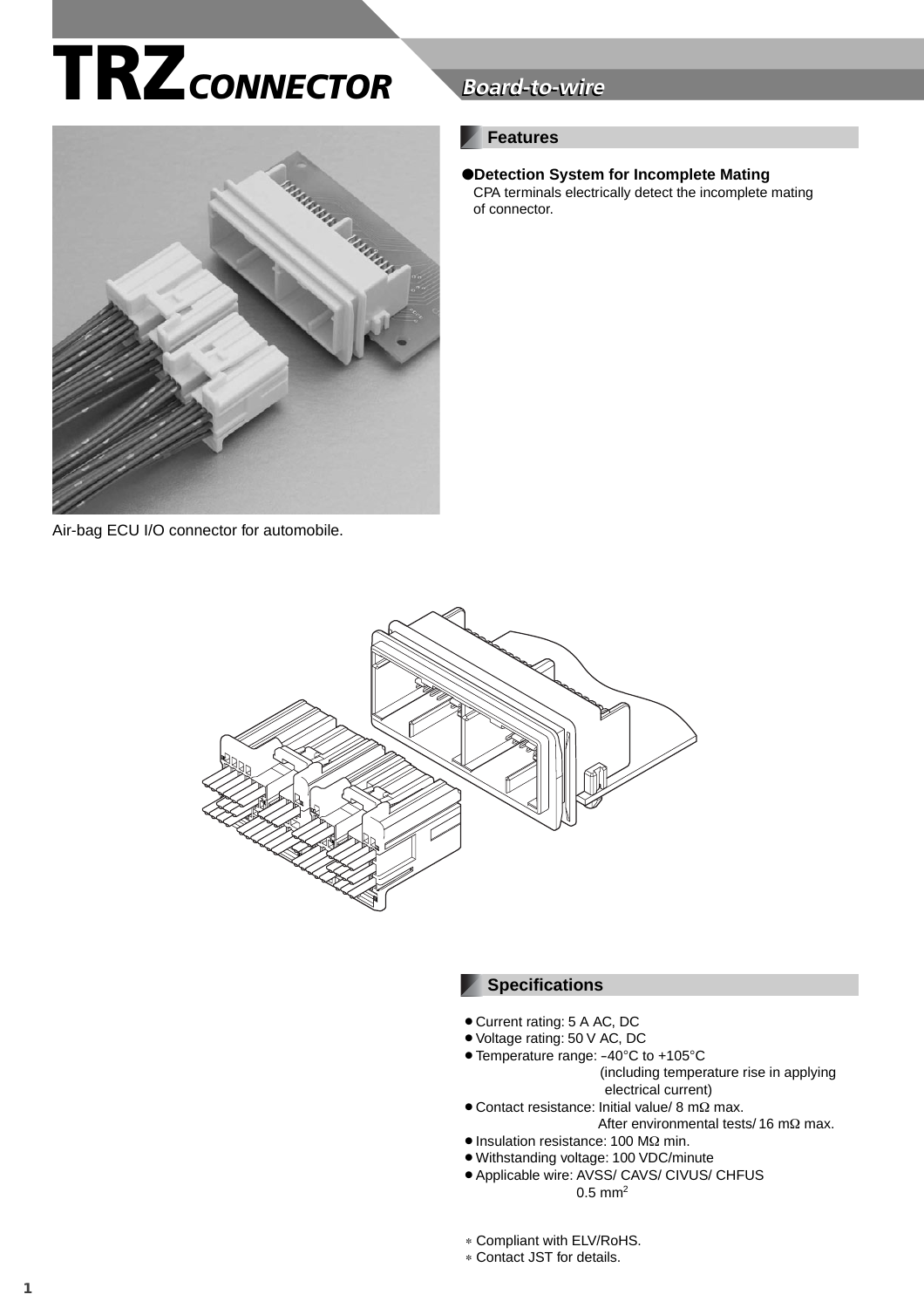## *TRZCONNECTOR*



#### **Female connector**



| <b>Circuits</b>            | Model No.           | $Q'$ ty/box |  |  |  |
|----------------------------|---------------------|-------------|--|--|--|
| 22                         | <b>TRZPB-22-A-Y</b> | 448         |  |  |  |
| 24                         | <b>TRZPB-24-A-Y</b> | 392         |  |  |  |
|                            |                     |             |  |  |  |
| <b>Material and Finish</b> |                     |             |  |  |  |

Housing: PBT, yellow

Short terminal: Copper alloy, tin-plated (reflow treatment) CPA terminal: Copper alloy, nickel-undercoated, Contact area; gold-plated Retainer : PBT, natural (white)